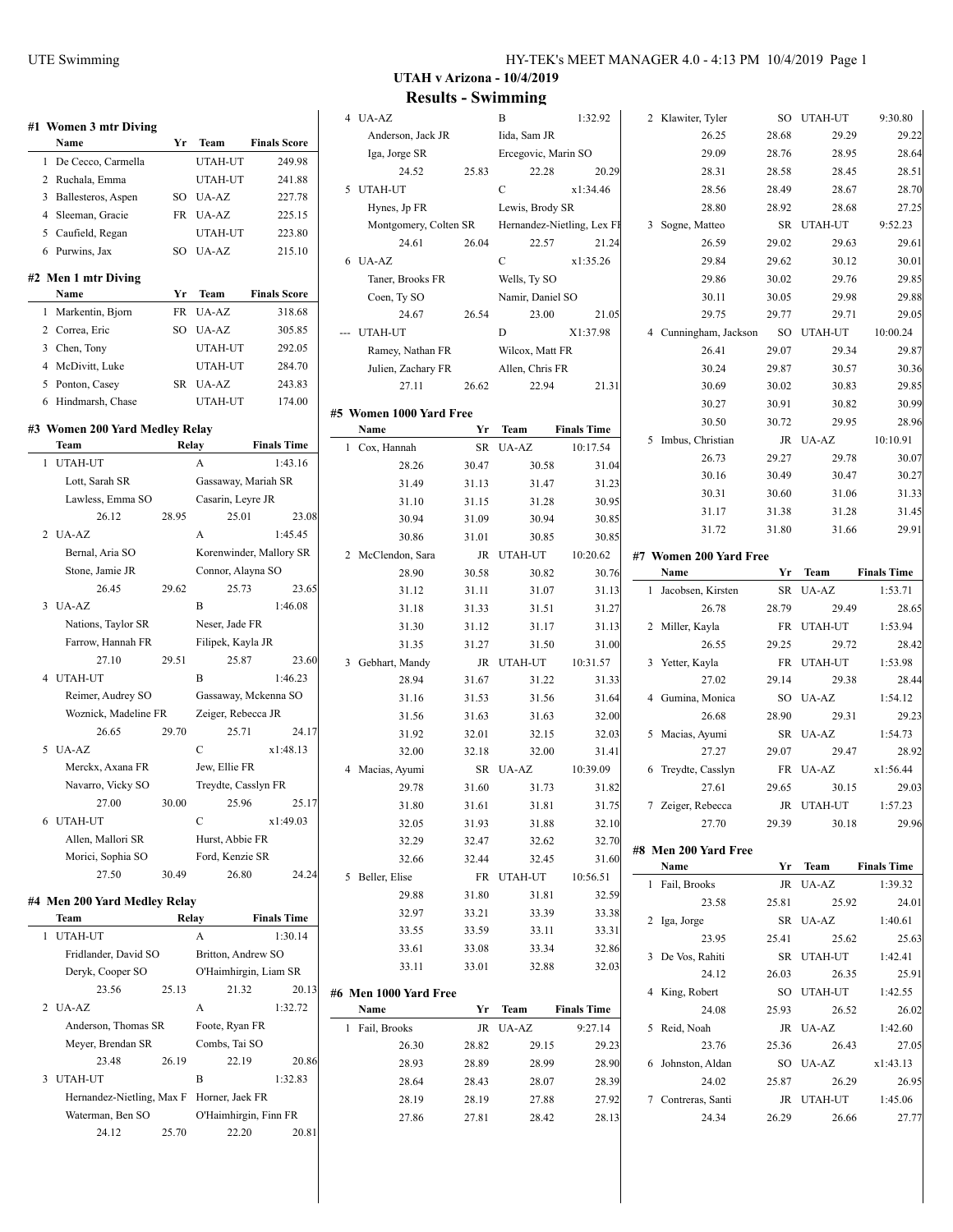| HY-TEK's MEET MANAGER 4.0 - 4:13 PM 10/4/2019 Page 2 |  |  |
|------------------------------------------------------|--|--|
|------------------------------------------------------|--|--|

# **UTAH v Arizona - 10/4/2019 Results - Swimming**

**Name Yr Team Finals Time**

|     | (#8 Men 200 Yard Free)          |             |          |                    |   |                                 |                  |
|-----|---------------------------------|-------------|----------|--------------------|---|---------------------------------|------------------|
|     | --- Namir, Daniel               | SO.         | UA-AZ    | X1:42.06           |   | #12 Men 100 Yard Breast<br>Name |                  |
|     | 23.66                           | 25.53       | 26.35    | 26.52              |   | 1 Iida, Sam                     |                  |
| --- | Stump, Isaac                    | JR          | UA-AZ    | X1:42.15           |   | 26.80                           | $\overline{3}$   |
|     | 24.26                           | 25.86       | 26.08    | 25.95              |   | 2 Britton, Andrew               |                  |
| --- | Ingram, Hunter                  | FR          | UA-AZ    | X1:45.34           |   | 26.46                           | $\mathfrak{z}_0$ |
|     | 24.56                           | 26.17       | 26.98    | 27.63              |   |                                 |                  |
|     |                                 |             |          |                    |   | 3 Horner, Jaek<br>27.08         |                  |
|     | #9  Women 100 Yard Back<br>Name | Yr          | Team     | <b>Finals Time</b> |   |                                 | $\mathfrak{z}_0$ |
|     | 1 Lott, Sarah                   | <b>SR</b>   | UTAH-UT  | 55.12              |   | 4 Lewis, Brody<br>28.08         | $\overline{3}$   |
|     | 26.84                           |             |          |                    |   |                                 |                  |
|     | 2 Bernal, Aria                  | 28.28<br>SO | UA-AZ    | 55.55              |   | 5 Foote, Ryan<br>27.91          | 3                |
|     | 26.56                           |             |          |                    |   |                                 |                  |
|     |                                 | 28.99       |          |                    |   | 6 Wells, Ty                     |                  |
|     | 3 Reimer, Audrey                | SO          | UTAH-UT  | 56.66              |   | 28.63                           | 3 <sup>′</sup>   |
|     | 27.63                           | 29.03       |          |                    |   | 7 Hernandez-Nietling, Lex       |                  |
|     | 4 Merckx, Axana                 | FR          | UA-AZ    | 57.26              |   | 28.21                           | 3 <sup>′</sup>   |
|     | 28.18                           | 29.08       |          |                    |   | #13 Women 200 Yard Fly          |                  |
|     | 5 Allen, Mallori                | SR          | UTAH-UT  | 58.79              |   | Name                            |                  |
|     | 28.56                           | 30.23       |          |                    |   | 1 Farrow, Hannah                |                  |
|     | 6 Nations, Taylor               | SR          | UA-AZ    | 59.16              |   | 28.28                           | 3                |
|     | 28.20                           | 30.96       |          |                    |   | 2 Pick, Christina               |                  |
|     | #10  Men 100 Yard Back          |             |          |                    |   | 28.40                           | 3                |
|     | Name                            | Yr          | Team     | <b>Finals Time</b> |   | 3 Morici, Sophia                |                  |
|     | 1 Fridlander, David             | <b>SO</b>   | UTAH-UT  | 49.99              |   | 28.93                           | 3 <sup>′</sup>   |
|     | 24.13                           | 25.86       |          |                    |   | 4 Navarro, Vicky                |                  |
|     | 2 Anderson, Thomas              |             | SR UA-AZ | 51.12              |   | 29.85                           | 3 <sup>′</sup>   |
|     | 25.07                           | 26.05       |          |                    |   | 5 Horvath, Grace                |                  |
|     | 3 Anderson, Jack                | JR          | UA-AZ    | 51.86              |   | 30.33                           | 3.               |
|     | 25.15                           | 26.71       |          |                    |   |                                 |                  |
|     | 4 Hernandez-Nietling, Max FR    |             | UTAH-UT  | 52.53              |   | #14 Men 200 Yard Fly            |                  |
|     | 24.85                           | 27.68       |          |                    |   | Name                            |                  |
|     | 5 Murphy, Jack                  | JR          | UA-AZ    | 53.61              |   | 1 Meyer, Brendan                |                  |
|     | 25.94                           | 27.67       |          |                    |   | 24.77                           | $2^{\prime}$     |
|     | 6 Hynes, Jp                     | FR          | UTAH-UT  | 53.75              |   | 2 Waterman, Ben                 |                  |
|     | 26.20                           | 27.55       |          |                    |   | 25.63                           | $\overline{2}$   |
|     |                                 |             |          |                    |   | 3 Giandinoto, Cole              |                  |
|     | #11 Women 100 Yard Breast       |             |          |                    |   | 25.40                           | $\overline{2}$   |
|     | Name                            | Yr          | Team     | <b>Finals Time</b> |   | 4 Taner, Brooks                 |                  |
|     | 1 Korenwinder, Mallory SR UA-AZ |             |          | 1:04.65            |   | 25.83                           | $\mathfrak{z}_0$ |
|     | 30.75                           | 33.90       |          |                    |   | 5 Gurevich, Etay                |                  |
|     | 2 Pittard, Charity              | FR          | UTAH-UT  | 1:05.03            |   | 25.96                           | 2 <sup>1</sup>   |
|     | 31.19                           | 33.84       |          |                    |   | 6 Coen, Ty                      |                  |
|     | 3 Gassaway, Mariah              | SR          | UTAH-UT  | 1:05.81            |   | 25.73                           | 2 <sup>1</sup>   |
|     | 30.38                           | 35.43       |          |                    |   |                                 |                  |
| 4   | Jew, Ellie                      | FR          | UA-AZ    | 1:05.84            |   | #15 Women 50 Yard Free<br>Name  |                  |
|     | 30.99                           | 34.85       |          |                    |   |                                 |                  |
| 5.  | Gassaway, Mckenna               | SO          | UTAH-UT  | 1:06.23            |   | 1 Casarin, Leyre                |                  |
|     | 31.08                           | 35.15       |          |                    |   | 2 Woznick, Madeline             |                  |
|     | 6 Neubauer, Francesca           | SO          | UA-AZ    | 1:07.03            |   | 3 Miller, Kayla                 |                  |
|     | 31.65                           | 35.38       |          |                    |   | 4 Connor, Alayna                |                  |
| --- | Hage, Kati                      | JR          | UA-AZ    | X1:09.51           |   | 5 Stone, Jamie                  |                  |
|     | 32.41                           | 37.10       |          |                    |   | 6 Neser, Jade                   |                  |
|     |                                 |             |          |                    | 7 | Filipek, Kayla                  |                  |

| 1                   | Iida, Sam                       | JR        | UA-AZ            | 56.90              |
|---------------------|---------------------------------|-----------|------------------|--------------------|
|                     | 26.80                           | 30.10     |                  |                    |
| 2                   | Britton, Andrew                 | SO        | UTAH-UT          | 57.26              |
|                     | 26.46                           | 30.80     |                  |                    |
| 3                   | Horner, Jaek                    | FR        | UTAH-UT          | 57.85              |
|                     | 27.08                           | 30.77     |                  |                    |
| 4                   | Lewis, Brody                    | <b>SR</b> | UTAH-UT          | 58.36              |
|                     | 28.08                           | 30.28     |                  |                    |
| 5                   | Foote, Ryan                     | FR        | UA-AZ            | 58.93              |
|                     | 27.91                           | 31.02     |                  |                    |
| 6                   | Wells, Ty                       | SO.       | UA-AZ            | 1:00.65            |
|                     | 28.63                           | 32.02     |                  |                    |
| 7                   | Hernandez-Nietling, Lex FR      |           | UTAH-UT          | x1:00.68           |
|                     | 28.21                           | 32.47     |                  |                    |
|                     | #13 Women 200 Yard Fly          |           |                  |                    |
|                     | Name                            | Yr        | <b>Team</b>      | <b>Finals Time</b> |
| 1                   | Farrow, Hannah                  | FR        | UA-AZ            | 2:05.27            |
|                     | 28.28                           | 31.93     | 32.70            | 32.36              |
| 2                   | Pick, Christina                 | SR        | UTAH-UT          | 2:05.72            |
|                     | 28.40                           | 31.74     | 32.84            | 32.74              |
| 3                   | Morici, Sophia                  | SO        | UTAH-UT          | 2:11.07            |
|                     | 28.93                           | 32.78     | 34.37            | 34.99              |
| 4                   | Navarro, Vicky                  | SO        | UA-AZ            | 2:11.41            |
|                     | 29.85                           | 32.81     | 34.29            | 34.46              |
| 5                   | Horvath, Grace                  | JR        | UTAH-UT          | 2:14.50            |
|                     | 30.33                           | 34.62     | 34.90            | 34.65              |
|                     |                                 |           |                  |                    |
|                     | #14 Men 200 Yard Fly<br>Name    | Yr        | Team             | <b>Finals Time</b> |
| 1                   | Meyer, Brendan                  | SR        | UA-AZ            | 1:49.96            |
|                     | 24.77                           | 27.68     | 28.28            | 29.23              |
| 2                   | Waterman, Ben                   | SO        | UTAH-UT          | 1:53.38            |
|                     | 25.63                           | 28.77     | 29.47            | 29.51              |
| 3                   | Giandinoto, Cole                | SO        | UTAH-UT          | 1:56.27            |
|                     | 25.40                           | 28.73     | 29.69            | 32.45              |
| 4                   | Taner, Brooks                   | FR        | UA-AZ            | 1:57.73            |
|                     | 25.83                           | 30.07     | 30.37            | 31.46              |
| 5                   | Gurevich, Etay                  | SR        | UA-AZ            | 1:57.83            |
|                     | 25.96                           | 29.49     | 30.83            | 31.55              |
|                     | 6 Coen, Ty                      |           | SO UA-AZ         | x1:59.75           |
|                     | 25.73                           | 29.86     | 31.14            | 33.02              |
|                     |                                 |           |                  |                    |
|                     | #15 Women 50 Yard Free          | Yr        | Team             | <b>Finals Time</b> |
|                     |                                 |           |                  |                    |
|                     | Name                            |           |                  |                    |
| 1                   | Casarin, Leyre                  | JR        | UTAH-UT          | 23.91              |
| 2                   | Woznick, Madeline               | FR        | UTAH-UT          | 24.16              |
| 3<br>$\overline{4}$ | Miller, Kayla<br>Connor, Alayna | FR<br>SO  | UTAH-UT<br>UA-AZ | 24.46              |
| 5                   | Stone, Jamie                    | JR        | UA-AZ            | 24.48<br>24.51     |
| 6                   | Neser, Jade                     | FR        | UA-AZ            | 24.52              |
| 7                   | Filipek, Kayla                  | JR        | UA-AZ            | x24.54             |

|                | #16 Men 50 Yard Free    |             |         |                     |
|----------------|-------------------------|-------------|---------|---------------------|
|                | Name                    | Yr          | Team    | <b>Finals Time</b>  |
| 1              | Deryk, Cooper           | SO          | UTAH-UT | 21.04               |
| 2              | O'Haimhirgin, Liam      | SR          | UTAH-UT | 21.26               |
| 3              | Ercegovic, Marin        | SO          | UA-AZ   | 21.32               |
| $\overline{4}$ | O'Haimhirgin, Finn      | FR          | UTAH-UT | 21.36               |
| 5              | Combs. Tai              | SO.         | UA-AZ   | 21.57               |
| 6              | Ingram, Hunter          | FR          | UA-AZ   | 21.96               |
| 7              | Montgomery, Colten      | SR          | UTAH-UT | x22.24              |
|                |                         |             |         |                     |
|                | #17 Women 1 mtr Diving  |             |         |                     |
|                | Name                    | Yr          | Team    | <b>Finals Score</b> |
| 1              | De Cecco, Carmella      |             | UTAH-UT | 255.30              |
| 2              | Ruchala, Emma           |             | UTAH-UT | 232.73              |
| 3              | Caufield, Regan         |             | UTAH-UT | 220.95              |
| 4              | Ballesteros, Aspen      | SO          | UA-AZ   | 217.50              |
| 5              | Sleeman, Gracie         | FR          | UA-AZ   | 214.20              |
|                | 6 Greenlow, Clare       |             | UTAH-UT | x211.20             |
| 7              | Purwins, Jax            | SO          | $UA-AZ$ | 211.05              |
|                | #18 Men 3 mtr Diving    |             |         |                     |
|                | Name                    | Yr          | Team    | <b>Finals Score</b> |
| 1              | Markentin, Bjorn        | FR          | UA-AZ   | 339.53              |
|                | 2 Chen, Tony            |             | UTAH-UT | 333.75              |
| 3              | McDivitt, Luke          |             | UTAH-UT | 317.40              |
| $\overline{4}$ | Correa, Eric            | SO.         | UA-AZ   | 292.65              |
| 5              | Ponton, Casey           | SR          | UA-AZ   | 265.73              |
|                | 6 Hindmarsh, Chase      |             | UTAH-UT | 234.45              |
|                |                         |             |         |                     |
|                | #19 Women 100 Yard Free |             |         |                     |
|                |                         |             |         |                     |
|                | Name                    | Yr          | Team    | <b>Finals Time</b>  |
| 1              | Casarin, Leyre          | JR          | UTAH-UT | 52.09               |
|                | 25.35                   | 26.74       |         |                     |
| 2              | Jacobsen, Kirsten       | SR          | UA-AZ   | 52.61               |
|                | 25.60                   | 27.01       |         |                     |
| 3              | Woznick, Madeline       | FR          | UTAH-UT | 52.64               |
|                | 25.49                   | 27.15       |         |                     |
| 4              | Neser, Jade             | FR          | UA-AZ   | 53.19               |
|                | 25.39                   | 27.80       |         |                     |
| 5              | Filipek, Kayla          | JR          | UA-AZ   | 53.30               |
|                | 25.65                   | 27.65       |         |                     |
|                | 6 Miller, Kayla         | FR          | UTAH-UT | 53.80               |
|                | 26.11                   | 27.69       |         |                     |
|                | 7 Connor, Alayna        | SO          | UA-AZ   | x54.32              |
|                | 25.71                   | 28.61       |         |                     |
|                | 8 Zeiger, Rebecca       | JR          | UTAH-UT | x54.99              |
|                | 26.27                   | 28.72       |         |                     |
|                |                         |             |         |                     |
|                | #20 Men 100 Yard Free   |             |         |                     |
|                | Name                    | Yr          | Team    | <b>Finals Time</b>  |
| $*1$           | O'Haimhirgin, Liam      | SR          | UTAH-UT | 46.23               |
|                | 22.58                   | 23.65       |         |                     |
| $*1$           | Reid, Noah              | JR          | UA-AZ   | 46.23               |
|                | 22.44                   | 23.79       |         |                     |
|                | 3 Iga, Jorge            | SR          | UA-AZ   | 46.38               |
|                | 22.43                   | 23.95       |         |                     |
|                | 4 Chiun, Felix<br>22.48 | JR<br>24.09 | UTAH-UT | 46.57               |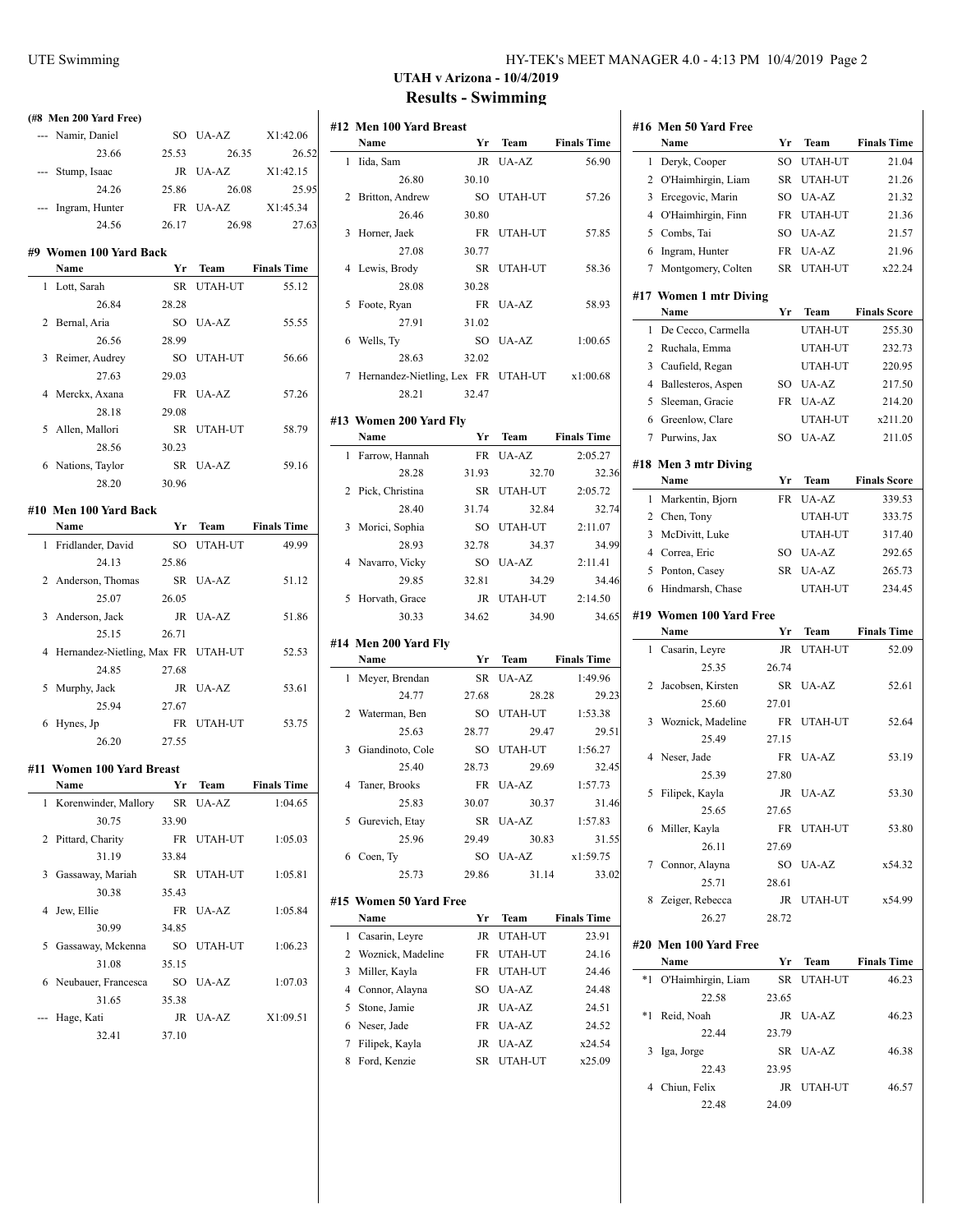| UTE Swimming |                                   | HY-TEK's MEET MANAGER 4.0 - 4:13 PM 10/4/2019 Page 3 |  |
|--------------|-----------------------------------|------------------------------------------------------|--|
|              | <b>UTAH v Arizona - 10/4/2019</b> |                                                      |  |

**Results - Swimming**

| (#20 Men 100 Yard Free)   |       |            |                    | 3 Korenwinder, Mallory  |       | SR UA-AZ   | 2:25.08            | 8 Yetter, Kayla        |       | FR UTAH-UT | x5:21.60           |
|---------------------------|-------|------------|--------------------|-------------------------|-------|------------|--------------------|------------------------|-------|------------|--------------------|
| 5 Ercegovic, Marin        |       | SO UA-AZ   | 47.20              | 33.16                   | 37.09 | 37.15      | 37.68              | 29.16                  | 31.49 | 32.10      | 32.30              |
| 22.66                     | 24.54 |            |                    | 4 Jew, Ellie            |       | FR UA-AZ   | 2:25.61            | 31.94                  | 32.63 | 33.09      | 32.96              |
| 6 Johnston, Aldan         |       | SO UA-AZ   | x47.22             | 32.76                   | 36.62 | 37.76      | 38.47              | 33.48                  | 32.45 |            |                    |
| 22.84                     | 24.38 |            |                    | 5 Horvath, Grace        |       | JR UTAH-UT | 2:28.21            |                        |       |            |                    |
| 7 Contreras, Santi        |       | JR UTAH-UT | 47.36              | 34.12                   | 37.91 | 38.56      | 37.62              | #26 Men 500 Yard Free  |       |            |                    |
| 22.71                     | 24.65 |            |                    | 6 Neubauer, Francesca   |       | SO UA-AZ   | 2:29.06            | Name                   |       | Yr Team    | <b>Finals Time</b> |
| 8 O'Haimhirgin, Finn      |       | FR UTAH-UT | x47.41             | 33.78                   | 36.92 | 39.01      | 39.35              | 1 Fail, Brooks         |       | JR UA-AZ   | 4:35.03            |
| 22.97                     | 24.44 |            |                    | 7 Hage, Kati            |       | JR UA-AZ   | x2:36.10           | 25.52                  | 27.49 | 27.62      | 27.55              |
| --- Combs, Tai            |       | SO UA-AZ   | X46.93             | 34.94                   | 39.34 | 40.94      | 40.88              | 27.63                  | 27.75 | 27.75      | 28.06              |
| 22.08                     | 24.85 |            |                    |                         |       |            |                    | 28.27                  | 27.39 |            |                    |
| --- Ingram, Hunter        |       | FR UA-AZ   | X47.67             | #24 Men 200 Yard Breast |       |            |                    | 2 De Vos, Rahiti       |       | SR UTAH-UT | 4:38.66            |
| 23.52                     | 24.15 |            |                    | Name                    |       | Yr Team    | <b>Finals Time</b> | 25.57                  | 27.97 | 28.02      | 28.26              |
|                           |       |            |                    | 1 Iida, Sam             |       | JR UA-AZ   | 2:07.05            | 28.56                  | 28.07 | 28.90      | 29.14              |
| #21  Women 200 Yard Back  |       |            |                    | 28.68                   | 32.60 | 32.92      | 32.85              | 27.25                  | 26.92 |            |                    |
| Name                      |       | Yr Team    | <b>Finals Time</b> | 2 Lewis, Brody          |       | SR UTAH-UT | 2:07.87            | 3 Klawiter, Tyler      |       | SO UTAH-UT | 4:42.31            |
| 1 Reimer, Audrey          |       | SO UTAH-UT | 2:02.16            | 29.18                   | 32.98 | 33.21      | 32.50              | 25.34                  | 27.52 | 28.01      | 28.23              |
| 29.31                     | 30.71 | 31.09      | 31.05              | 3 Britton, Andrew       |       | SO UTAH-UT | 2:08.21            | 28.47                  | 28.79 | 29.12      | 29.16              |
| 2 Merckx, Axana           |       | FR UA-AZ   | 2:03.06            | 28.86                   | 33.11 | 32.86      | 33.38              | 29.09                  | 28.58 |            |                    |
| 28.79                     | 30.78 | 31.82      | 31.67              | 4 Horner, Jaek          |       | FR UTAH-UT | 2:08.97            | 4 Sogne, Matteo        |       | SR UTAH-UT | 4:47.27            |
| 3 Lott, Sarah             |       | SR UTAH-UT | 2:04.90            | 29.45                   | 33.11 | 33.55      | 32.86              | 26.30                  | 29.21 | 29.13      | 29.01              |
| 29.26                     | 31.20 | 32.22      | 32.22              | 5 Foote, Ryan           |       | FR UA-AZ   | 2:11.80            | 28.65                  | 28.74 | 29.48      | 30.01              |
| 4 Bernal, Aria            |       | SO UA-AZ   | 2:05.38            | 29.30                   | 32.67 | 33.91      | 35.92              | 29.14                  | 27.60 |            |                    |
| 29.28                     | 31.44 | 32.18      | 32.48              | 6 Gurevich, Etay        |       | SR UA-AZ   | 2:13.88            | 5 Giandinoto, Cole     |       | SO UTAH-UT | x4:49.74           |
| 5 Allen, Mallori          |       | SR UTAH-UT | 2:05.68            | 29.65                   | 33.74 | 35.29      | 35.20              | 26.46                  | 28.58 | 29.18      | 29.25              |
| 29.71                     | 31.91 | 32.14      | 31.92              | 7 Wells, Ty             |       | SO UA-AZ   | x2:18.95           | 29.43                  | 29.46 | 30.21      | 30.38              |
| 6 Nations, Taylor         |       | SR UA-AZ   | 2:08.55            | 31.22                   | 34.33 | 36.46      | 36.94              | 29.58                  | 27.21 |            |                    |
| 29.81                     | 32.13 | 33.08      | 33.53              |                         |       |            |                    | 6 Namir, Daniel        |       | SO UA-AZ   | 4:50.23            |
| --- Lash, Madison         |       | SR UTAH-UT | X2:12.00           | #25 Women 500 Yard Free |       |            |                    | 26.19                  | 28.42 | 29.07      | 29.47              |
| 30.83                     | 32.76 | 34.30      | 34.11              | Name                    |       | Yr Team    | <b>Finals Time</b> | 29.76                  | 29.59 | 30.05      | 30.16              |
|                           |       |            |                    | 1 Cox, Hannah           |       | SR UA-AZ   | 5:01.73            |                        | 27.63 |            |                    |
| #22 Men 200 Yard Back     |       |            |                    | 27.95                   | 30.06 | 30.84      | 31.09              | 29.89                  |       |            |                    |
| Name                      |       | Yr Team    | <b>Finals Time</b> | 30.91                   | 30.84 | 30.76      | 30.17              | 7 Imbus, Christian     |       | JR UA-AZ   | 4:58.02            |
| 1 Anderson, Thomas        |       | SR UA-AZ   | 1:51.13            | 30.03                   | 29.08 |            |                    | 26.41                  | 29.27 | 29.87      | 29.91              |
| 26.59                     | 28.77 | 29.07      | 26.70              | 2 McClendon, Sara       |       | JR UTAH-UT | 5:03.04            | 30.17                  | 30.69 | 30.82      | 30.74              |
| 2 Fridlander, David       |       | SO UTAH-UT | 1:52.14            | 28.20                   | 30.28 | 30.84      | 30.84              | 30.69                  | 29.45 |            |                    |
| 25.94                     | 28.53 | 29.32      | 28.35              | 30.72                   | 30.95 | 30.62      | 30.58              | #27 Women 100 Yard Fly |       |            |                    |
| 3 Stump, Isaac            |       | JR UA-AZ   | 1:52.54            | 30.34                   | 29.67 |            |                    | Name                   |       | Yr Team    | <b>Finals Time</b> |
| 27.28                     | 28.63 | 28.77      | 27.86              | 3 Gebhart, Mandy        |       | JR UTAH-UT | 5:08.38            | 1 Farrow, Hannah       |       | FR UA-AZ   | 57.44              |
| 4 King, Robert            |       | SO UTAH-UT | 1:54.13            | 28.77                   | 31.09 | 31.37      | 31.26              | 27.17                  | 30.27 |            |                    |
| 27.08                     | 29.19 | 29.12      | 28.74              | 31.35                   | 31.28 | 31.59      | 31.06              | 2 Navarro, Vicky       |       | SO UA-AZ   | 58.04              |
| 5 Anderson, Jack          |       | JR UA-AZ   | 1:55.73            | 31.11                   | 29.50 |            |                    | 27.08                  | 30.96 |            |                    |
| 26.45                     | 28.95 | 29.99      | 30.34              | 4 Macias, Ayumi         |       | SR UA-AZ   | 5:08.61            | 3 Pick, Christina      |       | SR UTAH-UT | 58.65              |
| 6 Murphy, Jack            |       | JR UA-AZ   | x1:58.22           | 29.35                   | 30.96 | 31.42      | 31.43              | 28.41                  | 30.24 |            |                    |
| 27.81                     | 29.50 | 30.25      | 30.66              | 31.00                   | 31.42 | 31.25      | 31.26              | 4 Stone, Jamie         |       | JR UA-AZ   | 59.08              |
| 7 Cunningham, Jackson     |       | SO UTAH-UT | 1:58.59            | 31.04                   | 29.48 |            |                    | 27.48                  | 31.60 |            |                    |
| 28.37                     | 30.51 | 30.22      | 29.49              | 5 Gumina, Monica        |       | SO UA-AZ   |                    | 5 Treydte, Casslyn     |       |            | x59.80             |
|                           |       |            |                    |                         |       |            | 5:10.40            |                        |       | FR UA-AZ   |                    |
| 8 Hynes, Jp               |       | FR UTAH-UT | x1:59.65           | 28.56                   | 30.91 | 31.42      | 31.35              | 28.16                  | 31.64 |            |                    |
| 28.45                     | 30.31 | 30.58      | 30.31              | 31.55                   | 31.36 | 31.51      | 31.58              | 6 Morici, Sophia       |       | SO UTAH-UT | 1:00.49            |
| #23 Women 200 Yard Breast |       |            |                    | 31.50                   | 30.66 |            |                    | 28.09                  | 32.40 |            |                    |
| Name                      |       | Yr Team    | <b>Finals Time</b> | 6 Jacobsen, Kirsten     |       | SR UA-AZ   | x5:12.07           | --- Lawless, Emma      |       | SO UTAH-UT | DQ                 |
| 1 Pittard, Charity        |       | FR UTAH-UT | 2:19.55            | 29.07                   | 31.18 | 31.75      | 31.99              | 26.64                  | 30.44 |            |                    |
| 32.29                     | 35.72 | 35.53      | 36.01              | 32.19                   | 31.72 | 31.24      | 30.82              | #28 Men 100 Yard Fly   |       |            |                    |
| 2 Gassaway, Mariah        |       | SR UTAH-UT | 2:24.91            | 31.44                   | 30.67 |            |                    | Name                   |       | Yr Team    | <b>Finals Time</b> |
| 32.92                     | 36.53 | 37.88      | 37.58              | 7 Beller, Elise         |       | FR UTAH-UT | 5:17.71            | 1 Meyer, Brendan       |       | SR UA-AZ   | 49.66              |
|                           |       |            |                    | 29.07                   | 31.46 | 31.89      | 31.86              | 23.16                  | 26.50 |            |                    |
|                           |       |            |                    | 31.43                   | 32.45 | 32.15      | 32.41              |                        |       |            |                    |
|                           |       |            |                    | 32.62                   | 32.37 |            |                    |                        |       |            |                    |
|                           |       |            |                    |                         |       |            |                    |                        |       |            |                    |